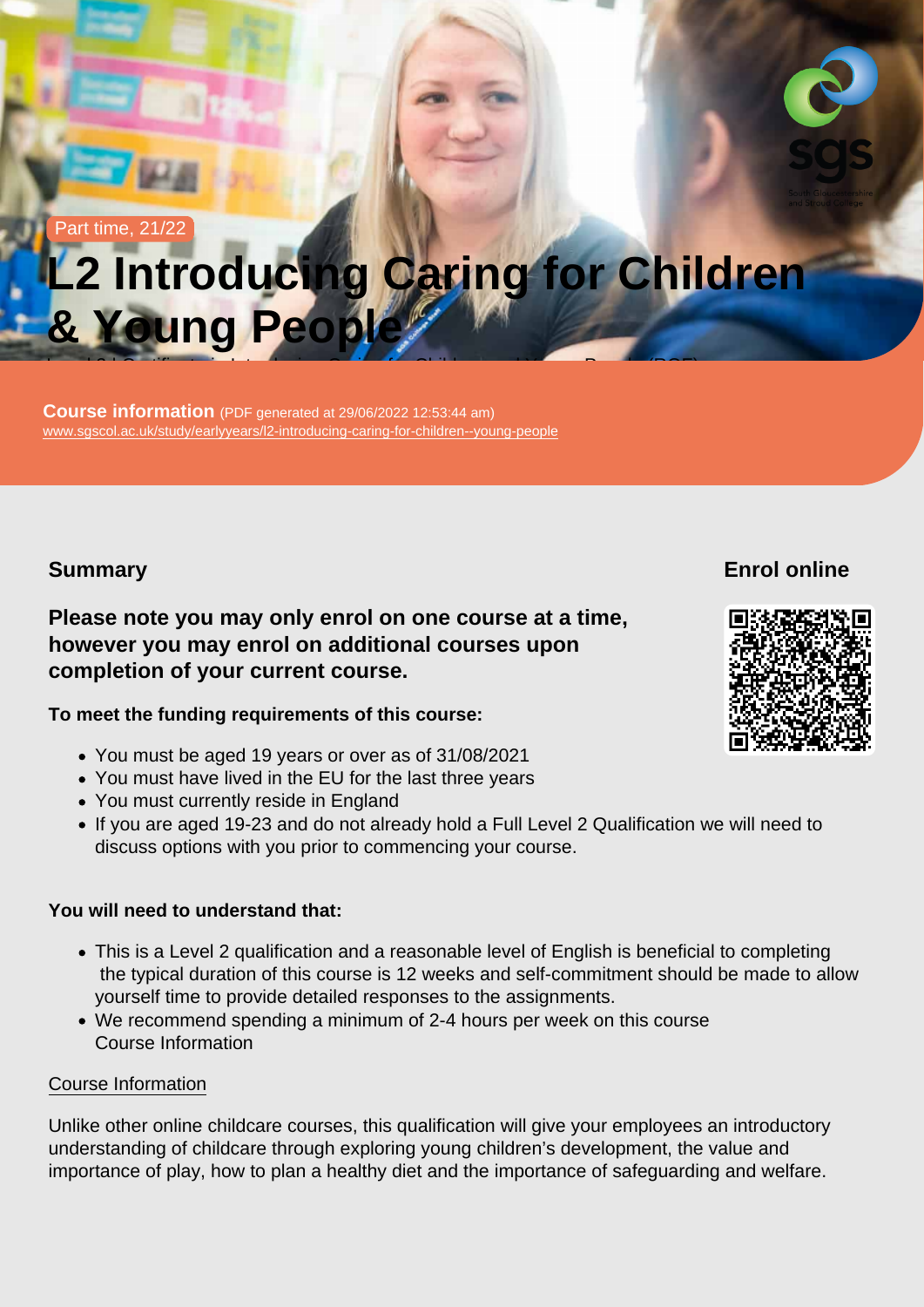### **Unit 1: Young children's development**

This unit will explore the stages of development of young children from birth to three years. Alongside this, your employees will learn about how positive environments support the development of young children.

### **Unit 2: The value of play to young children**

Within this unit, your employees will learn about the necessity of play to young children's development, as well as demonstrating different play activities suitable for young children from birth to five years old.

### **Unit 3: Importance of play for early learning**

This unit will take your employees through the vital importance of creativity and imagination in the development of a child. They will learn about how to organise a cooking activity for children, as well as the particular importance of books and stories in child development.

### **Unit 4: Safeguarding the welfare of children and young people**

This unit examines legislation, guidelines, policies and procedures for safeguarding the welfare of children and young people (including e-safety). Your employees will look at what action to take when children or young people are injured or ill and, when complete, they will be able to recognise emergency procedures and how to respond to suspicions that a child or young people has been abused, harmed or bullied.

### **Unit 5: Use food and nutrition information to plan a healthy diet**

This unit will help your employees to build an understanding of how to make healthy and nutritional food choices for children. They will develop knowledge of food labels and what to look out for to ensure that children are given a balanced diet.

#### Benefits of completing this course. You will:

- Gain a nationally recognised qualification
- Improve your skills to help create a long-standing career pathway in your chosen industry
- Choose when and where to study, as courses are delivered as distance learning
- Have the support you need to succeed, as personal tutors are assigned to you.

# **How will I learn?**

You will study via an online platform or if preferred you can have paper booklets to research and to submit your answers.

# **Additional Information**

With you every step of the way!

- Get more from your online courses, let us help you succeed with bespoke packages led by our dedicated online support team
- Occupational specialists and tutors just a click away to support you
- Access to a free online community for those suffering with adverse mental health, 24 hours a day